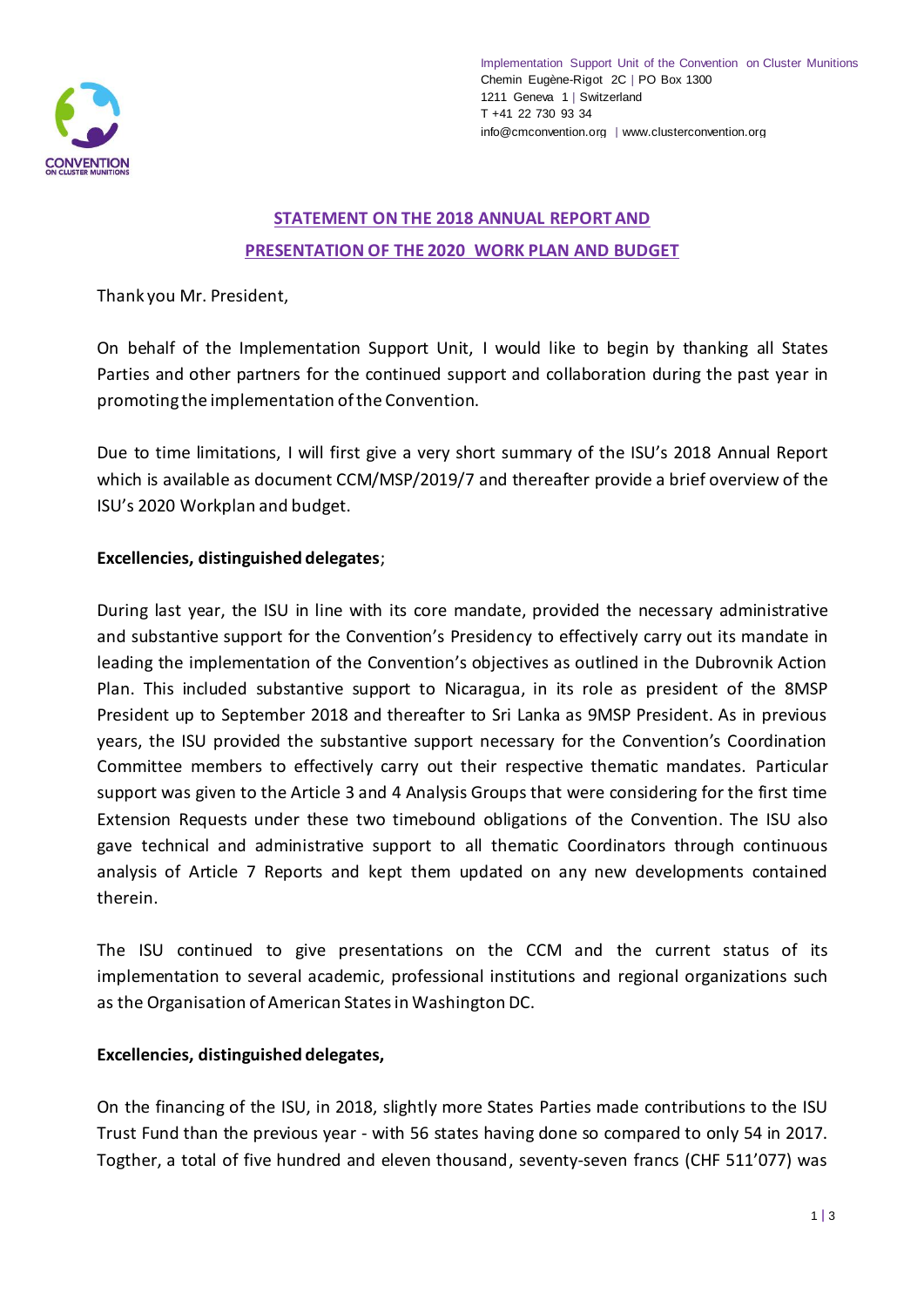

collected against the annual budget of four hundred and sixty-five thousand, four hundred and forty francs (CHF 465'440). In line with previous practice, the surplus income together with the savings made during the year were carried over into 2019 to enable the ISU continue operations in the new year without interupttion. Total expenditure in 2018 amounted to about four hundred and twenty-two thousand francs (CHF 422'089) which was about forty-three thousand francs (CHF 43'000) less than budgeted.

Regarding the ISU's 2019 budget, I wish to report that as at Friday of last week, just over 95% of the budget of four hundred seventy-five thousand, three hundred and sixty-two francs (CHF 475'362)] had already been contributed to the ISU Trust Fund by 39 States Parties. Three contributions are still in the pipeline and once received the annual budget will have been met and slightly exceeded.

Given that it is very likely that the 2019 budget will be met, I seek this Meeting's approval to transfer from the ISU Trust Fund, the amount of one hundred and seventy thousand, three hundred and ninety-two francs (CHF 170'392) carried over since 2017 to the Working Capital Reserve which is currently at CHF 381'823. This will bring the funds held in the Capital Reserve to approximately CHF 552'000. I also propose that the saving of approximately CHF 84'000 in 2018 and which were carried over into 2019 is retained in the Trust Fund in case the full budget is not reached this year but also to provide the ISU with some capital to continue seamlessly with its operations at the beginning of 2020.

**Mr President, I will now give a brief overview the ISU's 2020 Workplan and budget as presented in document CCM/MSP/2019/2. In accordance with the current financial precedures of the Implementation Support Unit, this document was made available online 60 days prior to this meeting.**

### **Excellencies, distinguished delegates,**

The 2020 work plan and budget does not deviate from the 2015 approved budget amount of four hundred and eighty-five thousand, two hundred and ninety-five Swiss francs (CHF 485'295). It does, however, provide more specific detail on the activities the ISU intends to undertake in coming year.

In keeping with the ISU mandate, the 2020 work plan, will focus primarily on providing the essential implementation support to the Convention's office holders and all States Parties as required from time to time.

The second group of States with Article 4 deadlines in 2021 will need to comply with their treaty obligations by then therefore, the ISU will prioritize providing support to these 3 States as